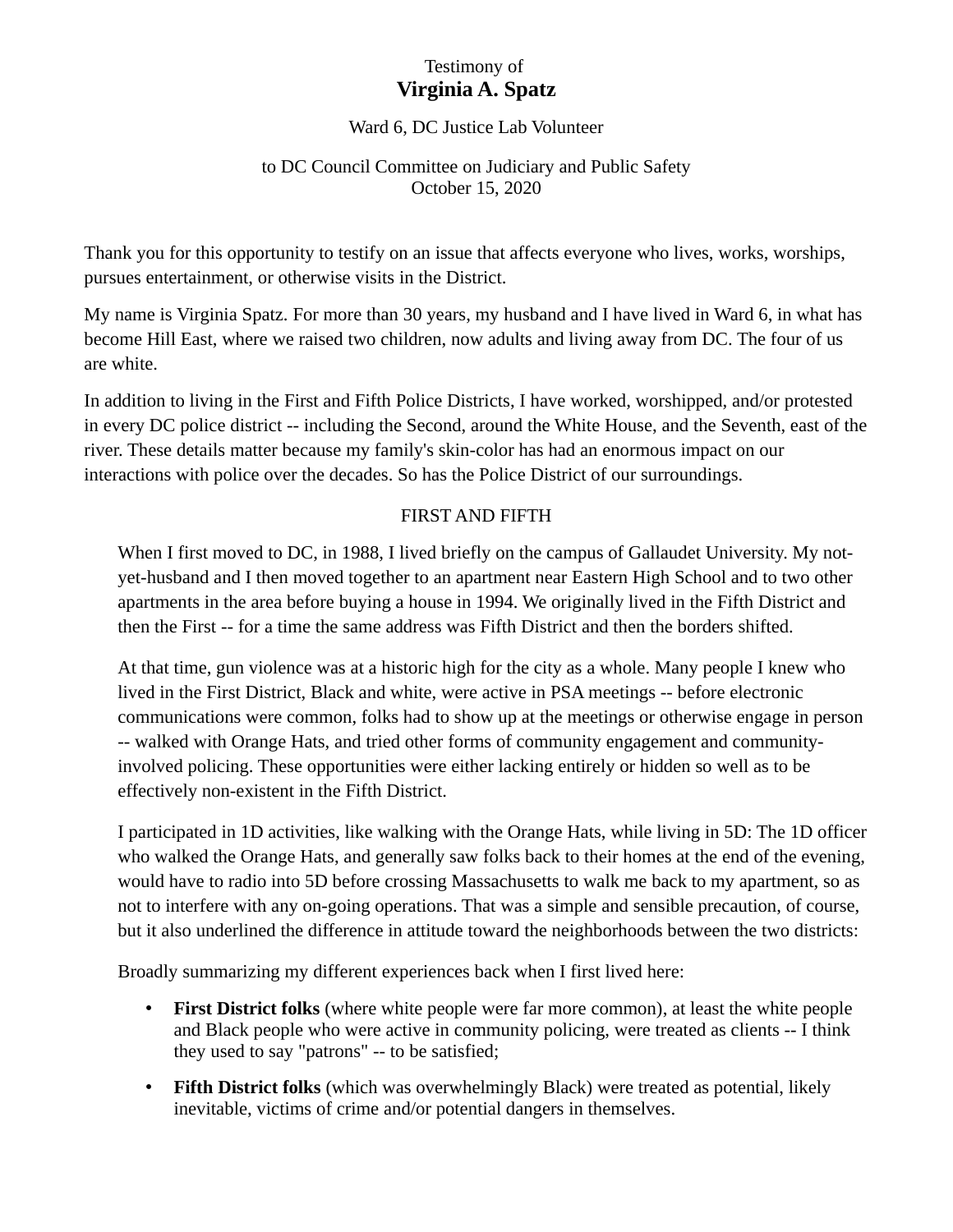## SECOND AND SEVENTH

Much later, but back when Cathy Lanier was still Chief, during Black Lives Matter protests (probably 2015), it happened that I was in the Seventh District for a BLM march one night, while friends were protesting in Northwest:

- **7D, officers RODE MOTORCYCLES INTO** the crowd of marchers -- not hitting anyone, but definitely moving beyond declaring their visibility or throwing around their weight;
- **In NW, police protected protesters** -- this was Lafayette Park and environs, involving both Park Police and MPD), and all was copacetic, even cheerful, I later learned.

## OTHER DISTRICTS AND DIFFERENCES

- In the neighborhood, in their 20 years or so in what was primarily 1D, our children were never stopped or even spoken to by police unless they were walking with Black friends.
- In three years (2006-2009) at the soon to be renamed Ward 3 high school, one child saw students of color inside the school subject to all kinds of suspicion and violent treatment, which was rarely visited upon white students; outside, officers worked very hard to ensure that Black students -- assumed to be from outside Ward 3 -- moved along home at dismissal, while white students were told not to block the sidewalk but expected to mill about and enjoy freedom.
- In high school, one spent two years at School Without Walls (2007-2009) housed temporarily near Union Station and two years (2009-2011) at Walls in the new building on the GW campus, reporting vastly different treatment in Northeast and Northwest.
- In both locations, Walls was then -- maybe still is -- the only DCPS high school without metaldetectors and searches at the entrance, making for a VASTLY different experience than friends (and a sibling) at other schools.

## Then and Now: A DEADLY DIFFERENCE?

Many years ago, probably 1994, we had just moved into our new home, on the edge of 1D and 5D. Shortly after moving in, our home was broken into. I did call 911 when I came home to find mayhem. But there was some -- very temporary as it turned out -- fiasco with 911, so that it was taking over an hour for calls to even reach dispatch. When officers finally showed up, I was told there was nothing that could be done except filing a report for insurance purposes, laughed at for asking if there was any chance of retrieving any items that were precious to us, and generally treated as an idiot who got what was coming: What could you expect moving into a neighborhood where crime was so rife?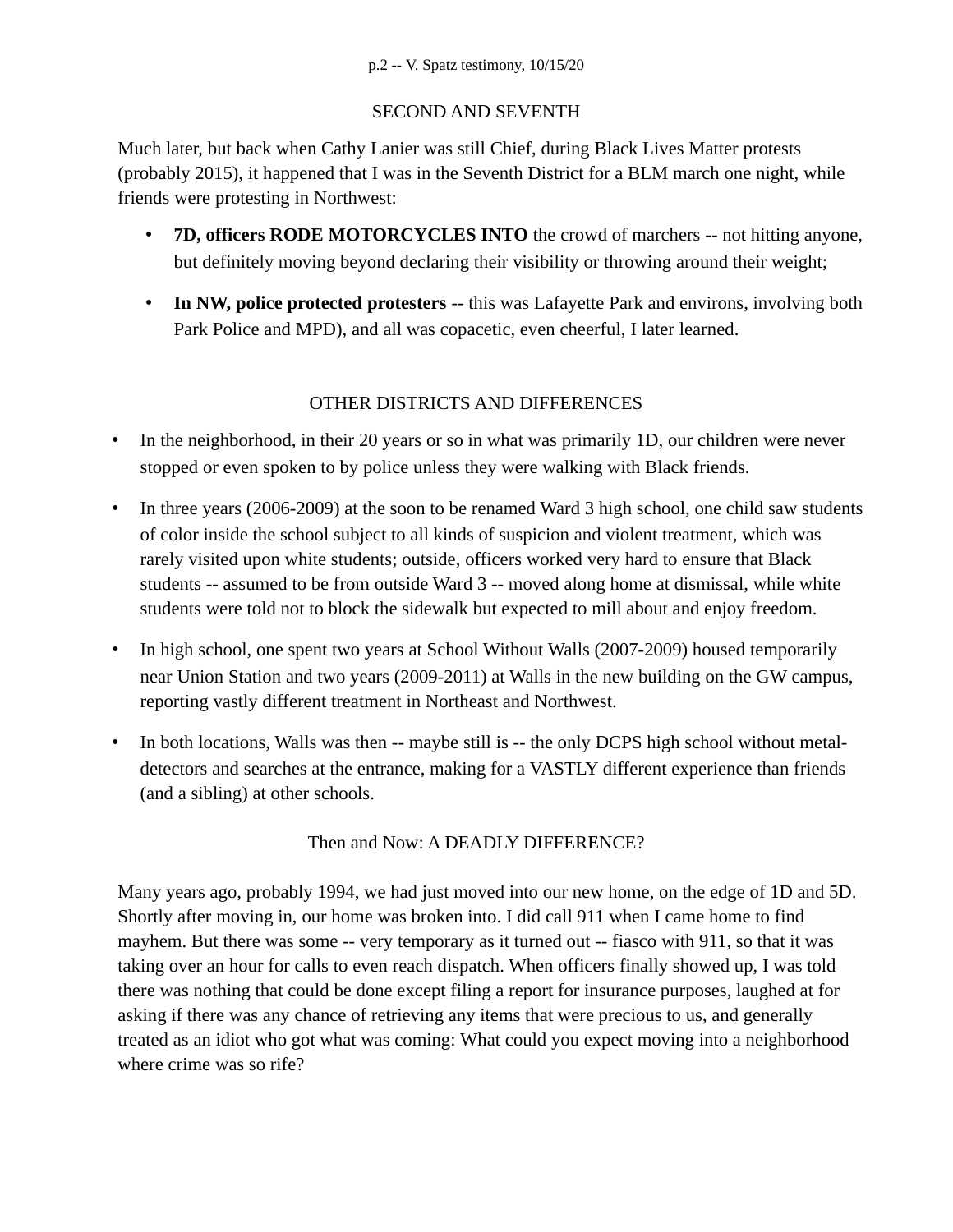Flash forward 25 years: Same house; vastly changed neighborhood. I had Black-skinned guests who were going in and out of our front door for several reasons, and one visitor paused to sit on our stoop. Next thing I know there is pounding on the front door and shouts of "Police!"

It turned out that a neighbor -- someone who has known us for decades, a Black man, as it happens, who might have been disgruntled with my guests or perhaps honestly believed I was in trouble - had called police upon seeing strangers in our yard and our door ajar. Given that my guests were only with me a short time before police showed up, officers must have been dispatched instantly....

...I remember being very grateful that the sight lines were such that the Black man in my dining room was not visible from the door. I suggested he stay at the table out of sight and went to meet the officers. If I'd been wearing body camera, you would definitely see footage of police officers visibly relaxing when I appeared; if we had a Star Trek tri-corder, you would have a record of blood pressure and other measures of adrenalin dropping....

I still have momentary panic-attacks envisioning what might have happened had officers, who must have been told this was a dire emergency, and were standing in bright sunlight, seen my guest at the end of our dim hallway.

My own experiences and much research suggest that effective police reform must address structural inequities across neighborhoods and demographics -- including age, skin color, gender, and other factors -- and reduce overall police encounters. Otherwise we are just tinkering with dimensions of a few bonfires, while the city burns; describing the fire, but not attempting to put it out.

I join with DC Justice Lab and others in calling for an end to jump outs -- by any name. I urge you to adopt DC Justice Lab proposals to limit search warrants, refine the Miranda doctrine especially as regards children, and eliminate consent searches, as well as reform of other systems that disproportionately impact some communities, bringing regular trauma and risk of physical injury, even death, to some while leaving others largely unscathed. I urge passage of these reforms, separate from this bill, if necessary to speed change.

Legislation must address accountability for officers and for those in command.

We must look beyond weaponry to prohibit para-military training and dismantle any unit or procedure - including Gun Recovery and surveillance -- which disproportionately terrorizes some groups, without even reducing the homicide rate or otherwise improving District safety.

Demilitarizing weaponry and behavior is also key in protecting First Amendment rights and reducing trauma and injury, for locals and for visitors.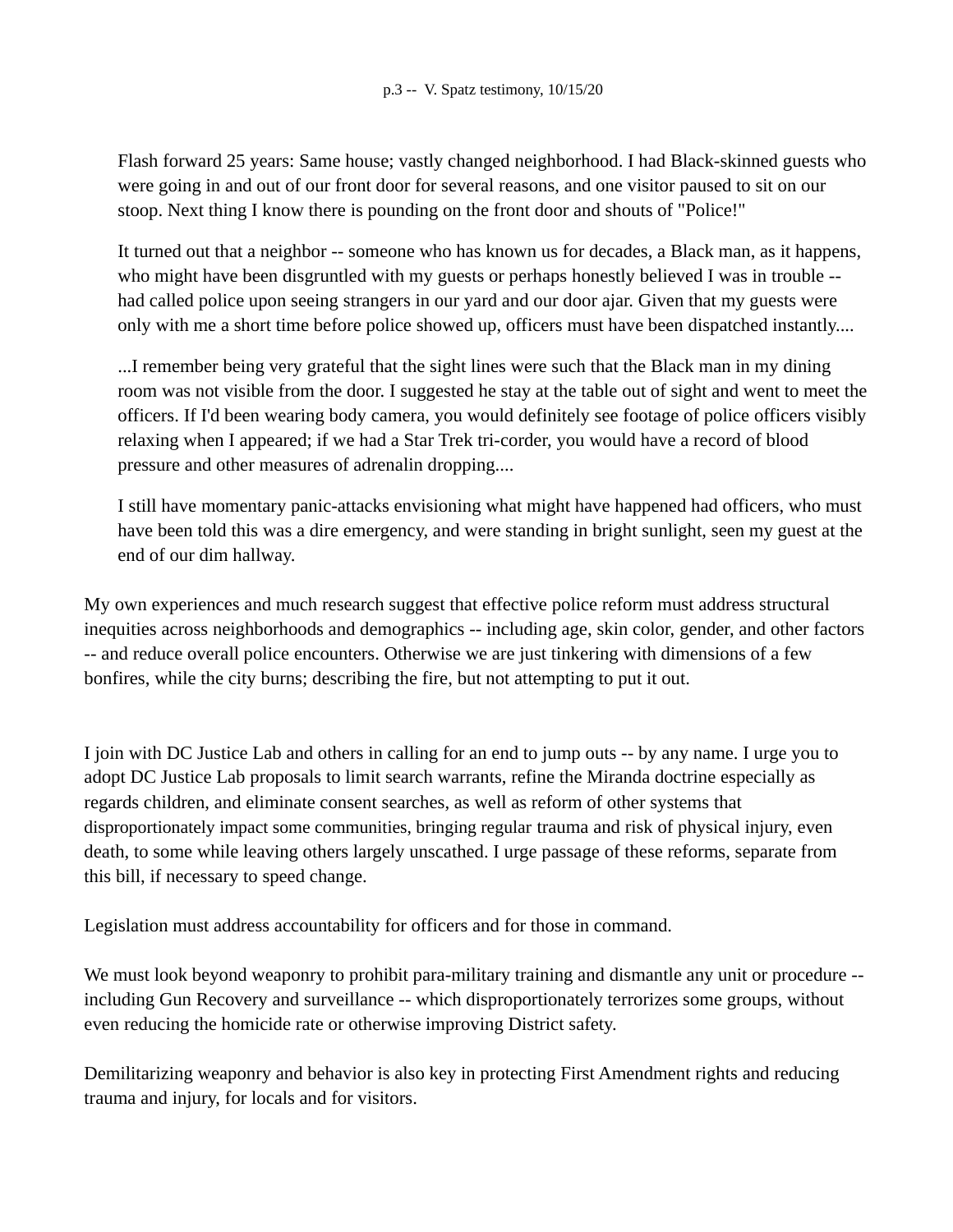Finally, we need to disarm special police, and it is crucial to address the current dysfunction which makes filing a complaint against a special police officer nearly impossible.

#### **What follows is an explanation of the current complaint-filing situation:**

The video at this website shows how the buttons that claim one can "file a complaint" against a Special Police Officer lead to a page with no possibility of fulfilling that action. I made this little video just to show the situation -- https://spodatadc.org/2020/06/29/special-police-and-complaints/ -- that was back in June. I recently checked in October and nothing had changed.

I also inquired of the agencies involved back in June and was given the following answers.

This was the first --



About fifteen minutes later, another arrived (next page) --